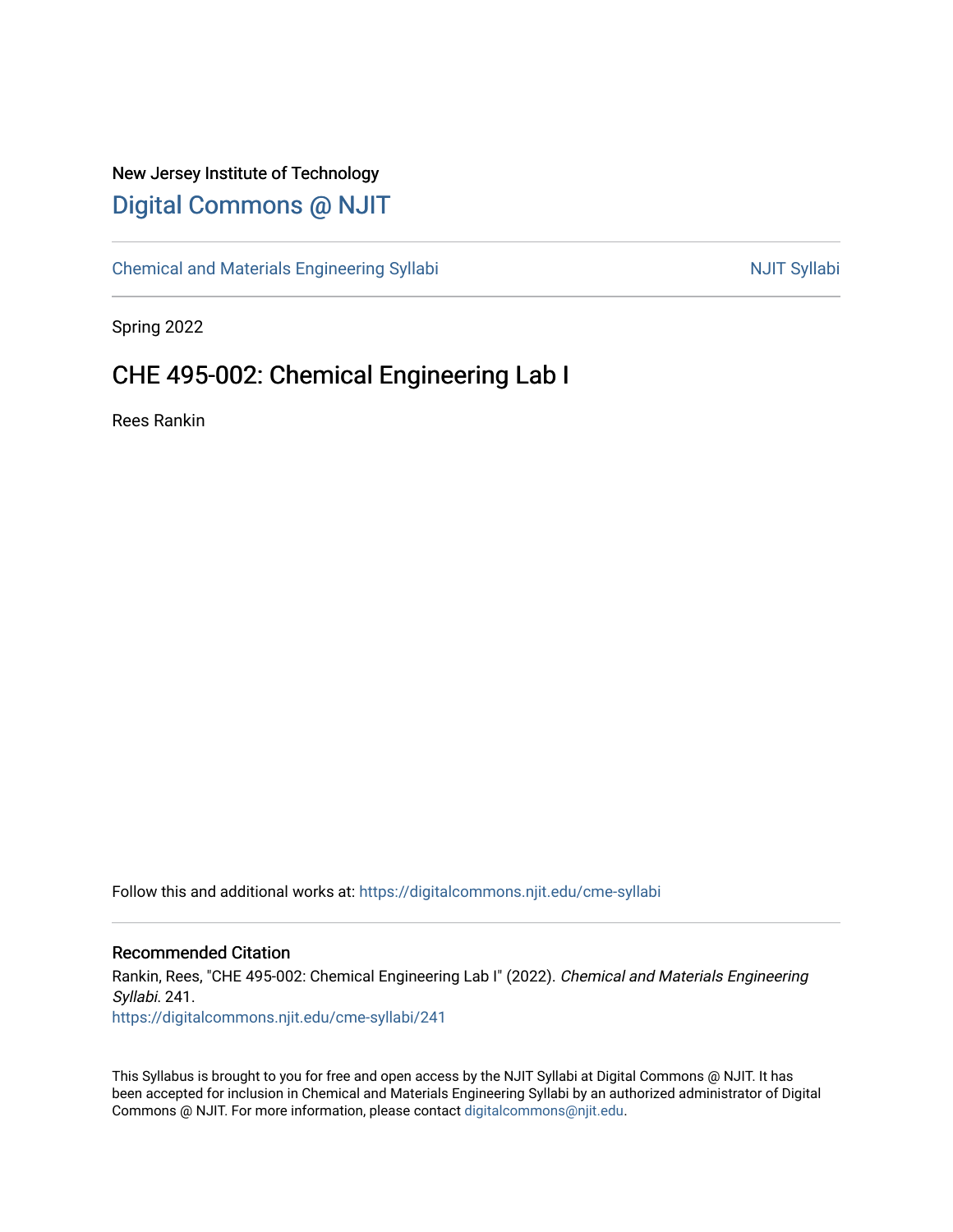# CHE 495-002, SPRING 2022, SYLLABUS

**OTTO H YORK DEPARTMENT OF CHEMICAL AND MATERIALS ENGINEERING @ NJIT**

# *REES B. RANKIN*

# INTRODUCTION

# CATALOGUE DESCRIPTION

"In this first course in chemical engineering capstone laboratory, experiments are conducted in the areas of fluid mechanics and heat transfer. Bench and pilot-scale equipment is used. Oral and written reports are prepared by the students."

# INSTRUCTOR GOALS

Through successful completion of this course, students will experience hands-on operation of lab-to-pilot scale unit operations equipment, combined with rigorous mathematical prediction and validation of observed phenomena as compared to phenomenological and otherwise typical textbook equations. Students completing this course will be challenged to not just conduct the laboratory experiment, but to fully understand what they observe and explain why it occurs. This course helps bridge the typical core course lecture material to the real world operation of chemical engineering equipment which does not always behave "ideally".

# PREREQUISITES AND/OR COREQUISITES

#### PREREQUISITES

ChE 370 (Heat & Mass Transfer), Eng 352 (Technical Writing), Math 225A (Survey of Probability & Statistics for ChEs)

#### COREQUISITES

None Specified

## CLASS MEETING TIMES AND LOCATIONS

#### MONDAYS 14:30 TO 17:20

Tiernan Hall, 007B (in the basement) for in person experiments.

#### FRIDAYS 09:15 TO 11:10

Tiernan Hall, 007B, 411. Location will vary by date in the semester. Check Announcements page on Canvas.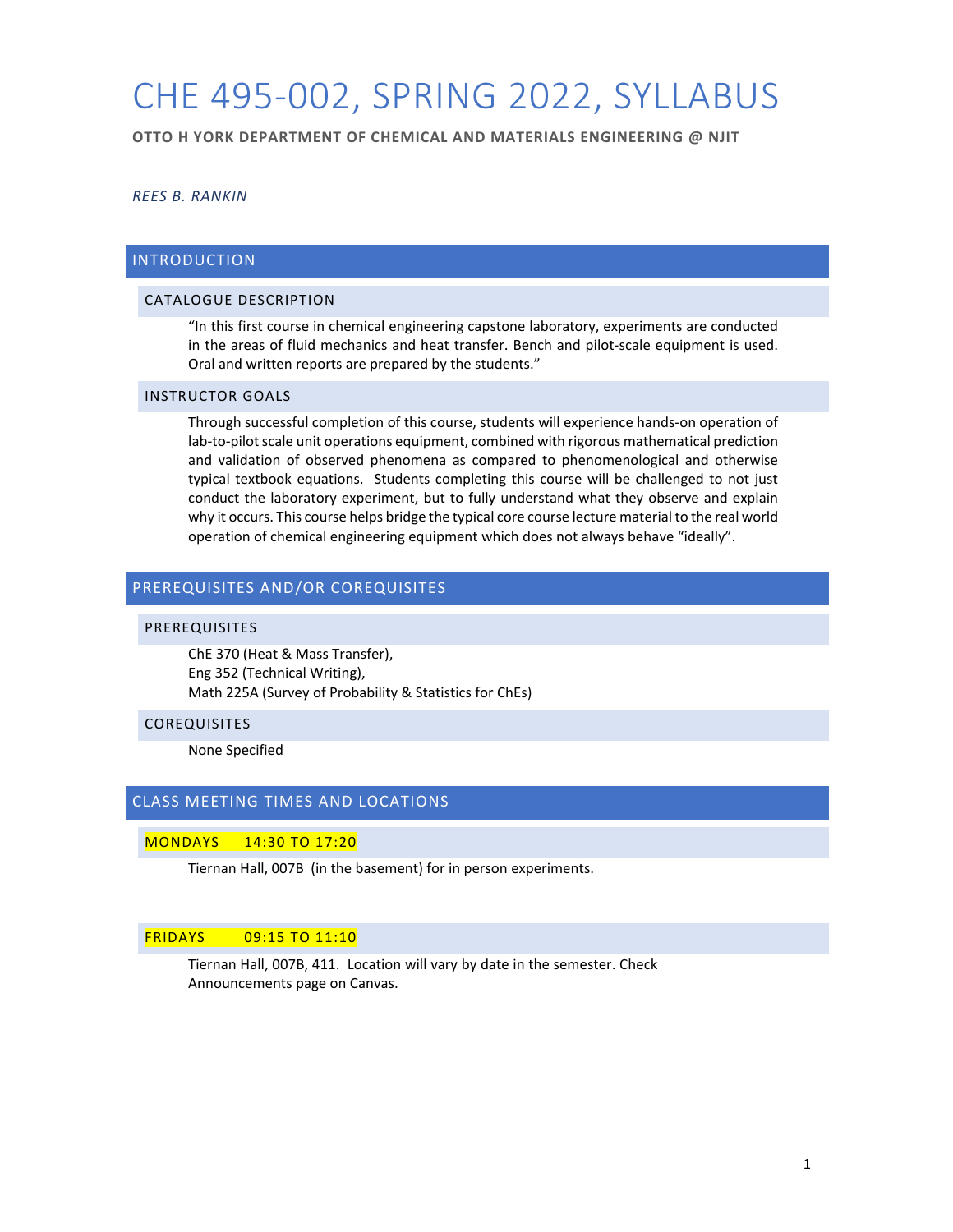LEAD INSTRUCTOR



#### **Office Hours (IN PERSON, OR VIA WEBEX).**

#### **Office Location : TBD**

Tuesday: 10:30-12:30

Friday: 13:30 TO 15:00

*You can also book specific request times through my Doodle page. I will make some other time slots each week; they will not be constant. They will be based around other meetings and non-class duties I have. So for example, one week it might mean all of Monday is free. Another week it might mean Friday afternoon is free. You'll need to check regularly, but I will make as much time available as possible.* 

#### **LINK TBD / WILL BE POSTED ON CANVAS ANNOUNCMENTS**



\*Note : The instructor grades all student work except for Final Oral Presentations. The TA(s) assist with conducting the lab experiments with you (or your team) but do not contribute grading/marks to your work except for the Final Oral Presentation where they will provide Q&A following your presentation, in collaboration with the Instructor.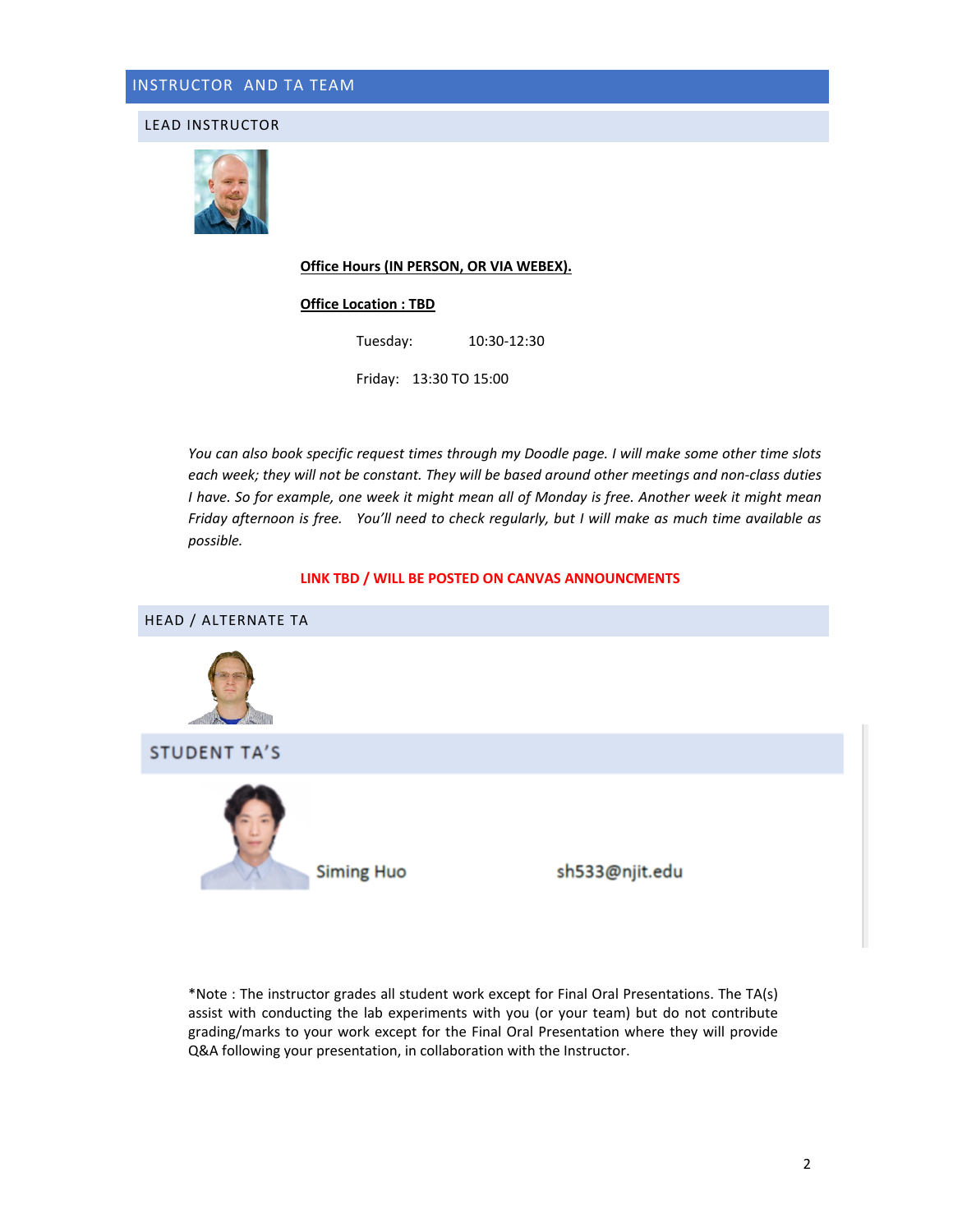# ATTENDENCE

## POLICY

Attendance for **ALL** lab sessions is **Mandatory**! If you need to miss class for an approved reason, let me know in advance if you can. Make sure your group knows in advance of your absence, if you can, and document all members' approval. Professional behavior is expected! Students who do not attend lab sessions (no approved absence) will be removed from their teams and required to conduct work independently.

# F2F MODE STATEMENT(S)

## GENERAL

Our course for Spring 2022 is listed as a Face to Face (F2F) class and will be run as such unless there is a change in university policy or a government mandate requiring a change (example: NJIT policy for online only through 1/31/2022 as of this writing, 1/15/2022). If the Department, University, or other operating government agency above the Instructor's "paygrade" dictate we must change operation due to worsening COVID, then we can and must follow these requirements. In such an event, supplemental information to this document will be provided as needed to adapt operation of the course accordingly.

*You will be required to follow all COVID safety requirements and policies in place for this course, at all times. Failure to do so may result in removal from the course.*

# COURSE ASSIGNMENT AND GRADE STRUCTURE (CONVERGED MODE)

## ASSIGNMENT GRADE WEIGHTINGS

Five experiments will be assigned to each group. All reports and presentations are to be group efforts and submissions. Electronic submissions are required and they \*must\* contain handwritten/signed statements of each group member acknowledging their contribution. {Therefore, the final product must have at least 1 scanned page after being signed appended to the end of the document PDF}.

| $\bullet$ | Intro Day Assignments           |    | 2.0%  |                |
|-----------|---------------------------------|----|-------|----------------|
| $\bullet$ | <b>Matlab Assignments</b>       |    | 4.0%  |                |
| $\bullet$ | <b>Excel Assignments</b>        |    | 4.0%  |                |
| $\bullet$ | Scholarly Paper #1              |    | 13.0% |                |
| $\bullet$ | Oral presentation (management)  | #1 | 13.0% |                |
| $\bullet$ | Scholarly Paper #2              |    | 13.0% |                |
| $\bullet$ | Oral presentation (management)  | #2 | 13.0% |                |
| $\bullet$ | User choice Paper/Presentation  |    | 13.0% |                |
| $\bullet$ | <b>Best Paper Bonus</b>         |    | 2.5%  |                |
| $\bullet$ | <b>Best Presentation Bonus</b>  |    | 2.5%  |                |
| $\bullet$ | Final Oral Presentation (peers) |    | 20%   | <b>ILIRING</b> |

\* NOTE: Drafts of written reports (Scholarly Paper) and oral presentations– due by 1 week after experiment is completed (see Canvas schedule) along with Excel Sheets of Data/Calculations. These will be returned with comments & feedback within 24 hours, usually within 12 hours, so that you can meet the final version Paper/Presentation deadline. It is in your best interest to turn in the draft as soon as reasonably possible so you have more time to make revisions based on feedback.

\*\* NOTE: The Gradebook in Canvas will initially reflect a team/group score on an assignment. After CATME metrics are submitted, individual scores may be adjusted by the CATME factor if it is not equal to 1.0. You will see a note documenting this change if such occurs.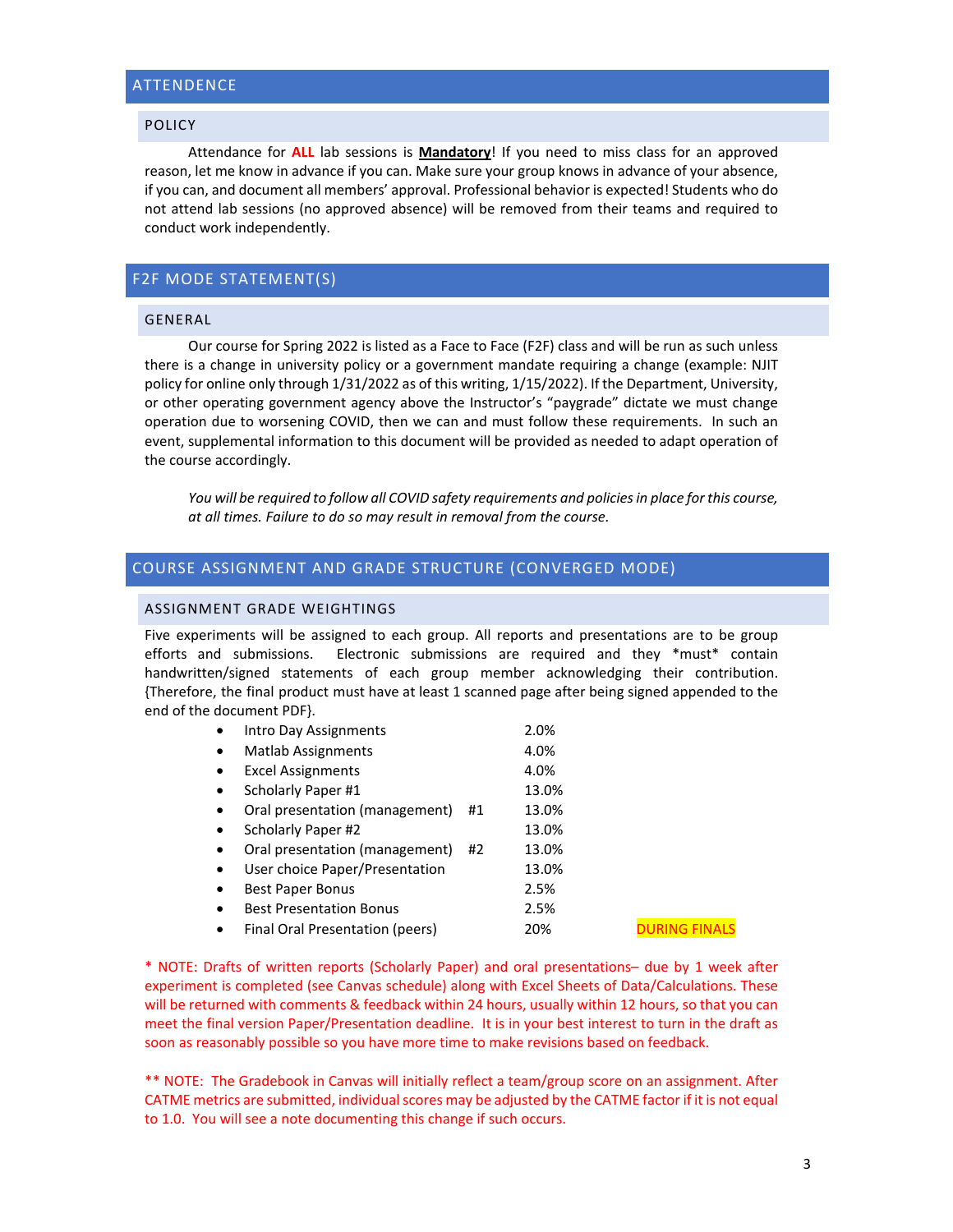**\*\*\* NOTE: The real-time CANVAS Gradebook will not be accurate until the end of the semester due to the asymmetric nature of the assignment weights. I will post an excel calculator you can use to verify your current grade in real time. The individual assignment grades in Canvas will of course, always be accurate.** 

| GRADES (LETTER SCALE) |                  |            |
|-----------------------|------------------|------------|
| 90 to 100 : A         | 76 to <80 : C+   |            |
| $86$ to $< 90 : B +$  | 70 to $<$ 76 : C | $<$ 60 : F |
| $80$ to $< 86 : B$    | 60 to $<$ 70: D  |            |

*Note: there is no further rounding or curving of Grades for this course. If your final average is an 89.9913, that is an B+, not an A.* 

# LATE PENALTIES & EXTENSIONS

**The instructor has decided to afford ALL students/groups a total of 5 Extension Days for the semester. These come with ZERO grade penalty and ZERO need to justify or excuse why you need the extension.** You may use all 5 days on one assignment, or 1 day each on 5 assignments, or whatever suits your teams' needs. However- to use the extension, you \*must\* post in Canvas on the day prior to due date for the assignment that you need to use the extension. {*In other words if due Thursday, and you want to use 2 extension days, you have to tell me that on Canvas by the end of Wednesday*}. After you have used your 5 free extension days, any unexcused late submissions will lose 20 % of the maximum document/assignment score per day late.

# ASSIGNMENT RUBRICS

Each assignment of the various listed above will have its own rubric in the Canvas site explaining how it will be graded.

Read the rubric(s) carefully ; **good grades** are **rather easily achieved** in this course by:

- 1. Conducting the experiment correctly.
- 2. Analyzing the results correctly and with thorough thought.
- 3. **Following the Rubric** to explain your experiment in the report/presentation.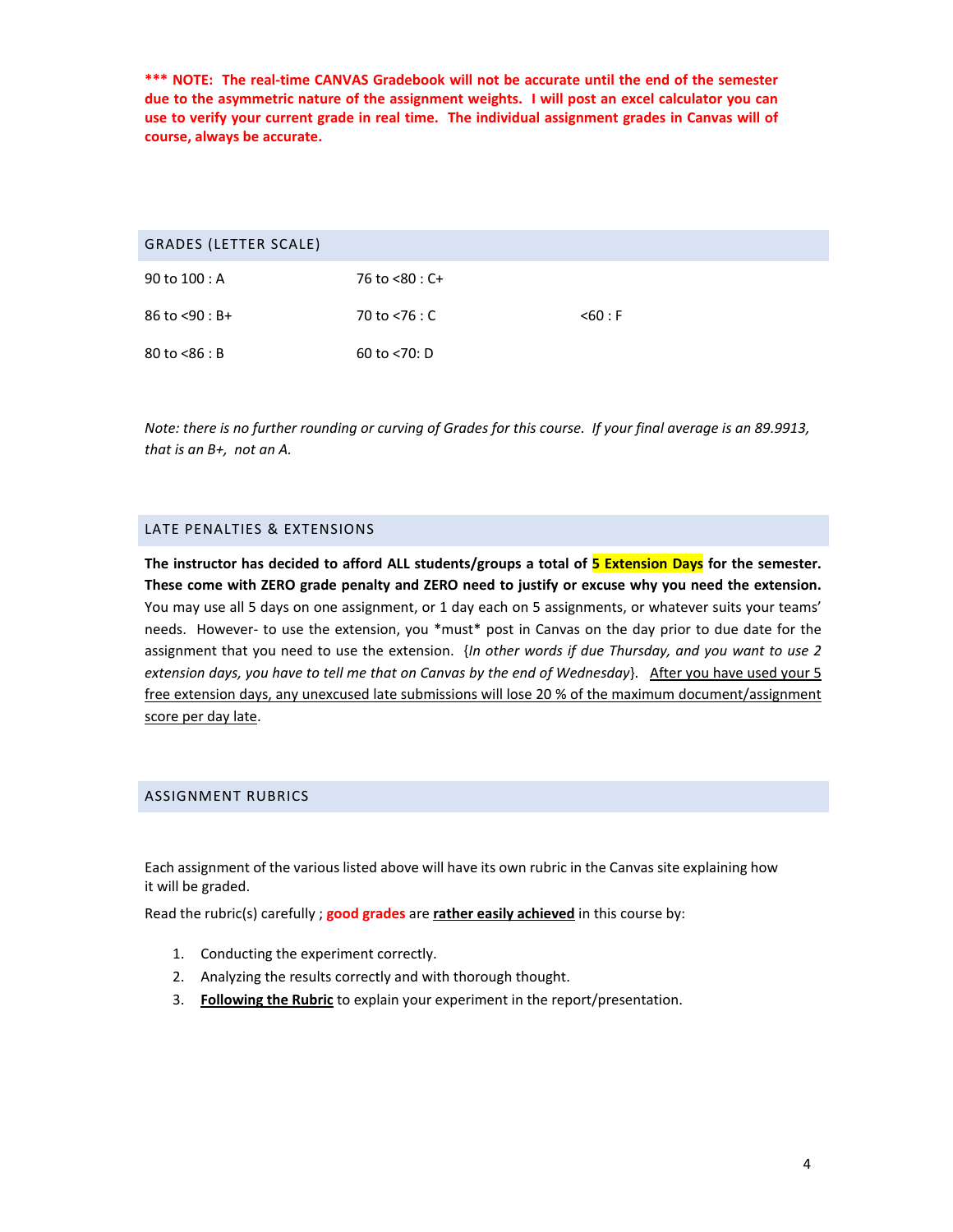| Students Work/Assignments | <b>Graded Deliverables</b>                   |                              |                                | Syllabus, Software, ESH HW's          |           | Excel/Matlab HW#1, Rotation #1a Prelabs |                                    | Rotation #1b Prelabs     | Rotation #1a Written Reports       | Rotation #2a Prelabs | Rotation #1b Written Reports       | Rotation #2b Prelabs | Rotation #2a Oral Presentations    | Rotation #3a Prelabs | Rotation #2b Oral Presentations      | Rotation #3b Prelabs     | Rotation #3a Written Reports       |                              |           | Rotation #4a Prelabs | Rotation #3b Written Reports         | Rotation #4b Prelabs | Rotation #4a Oral Presentations    | Rotation #5a Prelabs | Rotation #4b Oral Presentations      | Rotation #5b Prelabs |                              |                                    | Rotation #5 Group Choice                  | Matlab/Excel HW #2                  |                                               |                                               |                | Final Project/ Presentations                                                       |                |
|---------------------------|----------------------------------------------|------------------------------|--------------------------------|---------------------------------------|-----------|-----------------------------------------|------------------------------------|--------------------------|------------------------------------|----------------------|------------------------------------|----------------------|------------------------------------|----------------------|--------------------------------------|--------------------------|------------------------------------|------------------------------|-----------|----------------------|--------------------------------------|----------------------|------------------------------------|----------------------|--------------------------------------|----------------------|------------------------------|------------------------------------|-------------------------------------------|-------------------------------------|-----------------------------------------------|-----------------------------------------------|----------------|------------------------------------------------------------------------------------|----------------|
|                           | Drafts                                       |                              |                                |                                       |           |                                         |                                    | #1a Written              |                                    | #1b Written          |                                    | #2a Oral             |                                    | #2b Oral             |                                      | #3a Written              |                                    |                              |           | #3b Written          |                                      | #4a Oral             |                                    | #4b Oral             |                                      | #5a User Choice      |                              | #5b User Choice                    |                                           |                                     |                                               |                                               |                |                                                                                    |                |
| Experiment(s) Cycle       | CHT1<br>$C$ HT2<br>PT <sub>2</sub><br>È<br>š | no class, University Holiday | Syllabus / Course Introduction | Excel and Matlab Crash Course Day 1&2 |           |                                         | Groups A,B,C Help/Discussion (#1a) | $\overline{\phantom{0}}$ | Groups D,E,F Help/Discussion (#1b) |                      | Groups A,B,C Help/Discussion (#2a) |                      | Groups D,E,F Help/Discussion (#2b) | œ                    | Groups A, B, C Help/Discussion (#3a) | $\overline{\phantom{0}}$ | Groups D,E,F Help/Discussion (#3b) | no class, University Holiday |           | ¢                    | Groups A, B, C Help/Discussion (#4a) | $\circ$              | Groups D,E,F Help/Discussion (#4b) | e3                   | Groups A, B, C Help/Discussion (#5a) | ۴,                   | no class, University Holiday | Groups D,E,F Help/Discussion (#5b) | Excel and Matlab Crash Course Day 3 (all) | Final Project Demo & Overview (all) | Open Help Session(s) and Extra Apparatus Time | Open Help Session(s) and Extra Apparatus Time | EXam           | Final Presentations somewhere in this week , Whenever registrar assigns Final Exam | TimeSlot       |
|                           |                                              | Week                         |                                | $\overline{a}$                        |           | m                                       |                                    | ¢                        | ą                                  |                      | ú                                  | o                    | G                                  |                      |                                      | œ                        | œ                                  | o                            | o         | $\overline{a}$       | $\frac{1}{2}$                        | Ħ                    | E                                  | $\overline{1}$       | $\overline{a}$                       | g                    | $\frac{3}{2}$                | 4                                  | $\frac{4}{3}$                             | p                                   | 15                                            | å                                             | $\frac{6}{16}$ | Þ                                                                                  | $\overline{a}$ |
|                           |                                              | Monday<br>Day                | Friday                         | Monday                                | Friday    | Monday                                  | Friday                             | Monday                   | Friday                             | Monday               | Friday                             | Monday               | Friday                             | Monday               | Friday                               | <b>Monday</b>            | Friday                             |                              | Friday    |                      | Friday                               |                      | Friday                             | <b>Monday</b>        | Friday                               | <b>Monday</b>        | Friday                       | Monday                             | Friday                                    | Monday                              | Friday                                        | Monday                                        | Friday         | Monday                                                                             | Friday         |
|                           |                                              | 1/17/2022<br>Date            | 1/21/2022                      | 1/24/2022                             | 1/28/2022 | 1/31/2022                               | 2/4/2022                           | 2/7/2022                 | 2/11/2022                          | 2/14/2022            | 2/18/2022                          | 2/21/2022            | 2/25/2022                          | 2/28/2022            | 3/4/2022                             | 3/7/2022                 | 3/11/2022                          | 3/14/2022 Monday             | 3/18/2022 | 3/21/2022 Monday     | 3/25/2022                            | 3/28/2022 Monday     | 4/1/2022                           | 4/4/2022             | 4/8/2022                             | 4/11/2022            | 4/15/2022                    | 4/18/2022                          | 4/22/2022                                 | 4/25/2022                           | 4/29/2022                                     | 5/2/2022                                      | 5/6/2022       | 5/9/2022                                                                           | 5/13/2022      |

\*note this is tentative and may be modified subject to instructor discretion , governing agency mandate, or other reasons that require significant change to operational scope. However, if "nothing goes wrong", this is what we will adhere to.

\*\* note that the Final Oral Presentation Day/Time is not yet scheduled, it will be in place of a normal Final Exam. The date/time will be provided to you at the earliest convenience when it is available to the Instructor.

\*\*\* note that a Pre-laboratory assignment is due @ 10AM the day of experiment before you conduct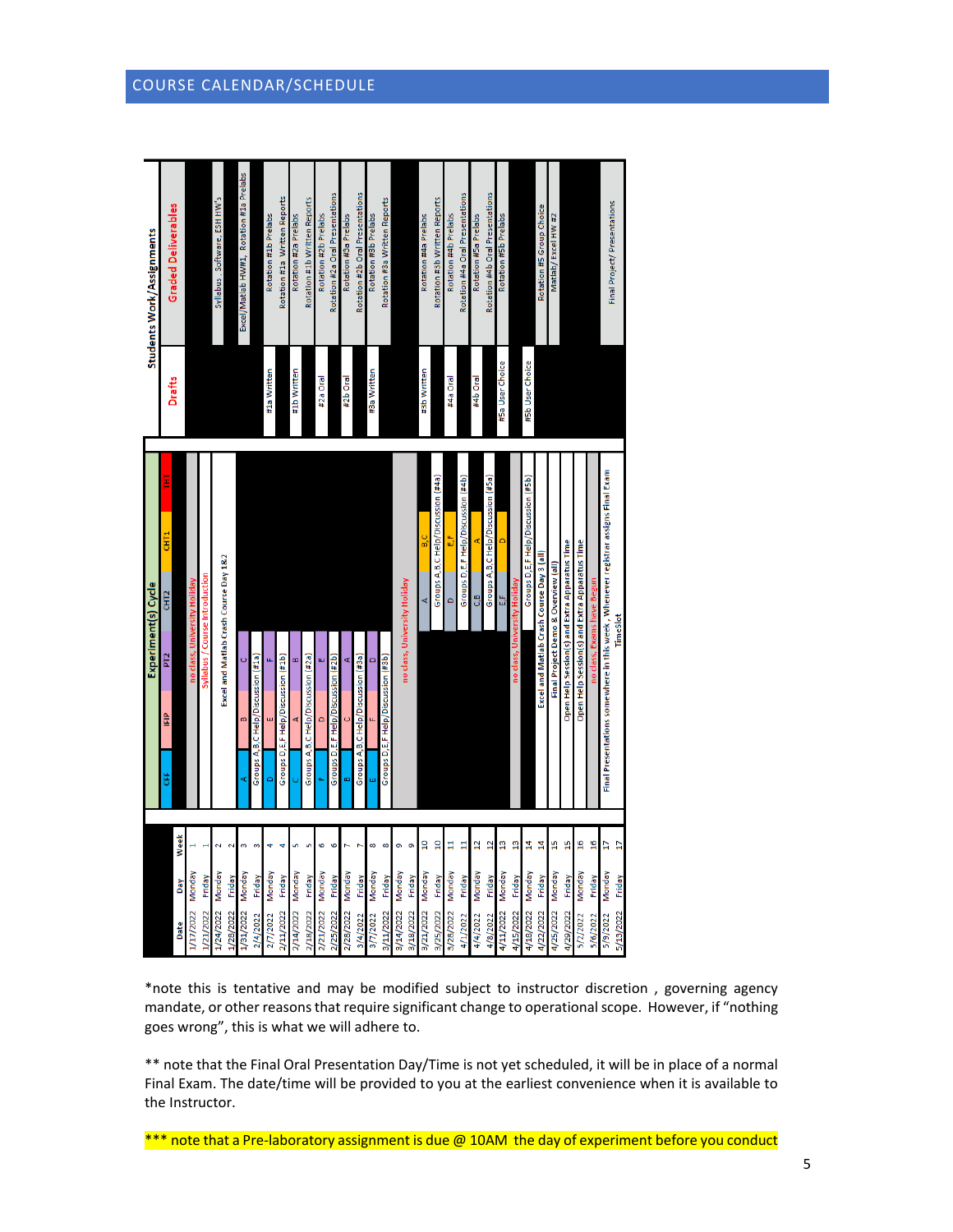the experiment. This can be prepared from the provided template files. The goal is to have a working excel sheet that is arranged , organized, has all needed unit conversions/factors, key equation calculations set up in advance so that as you acquire data you can easily tell me if it seems to be making sense. Other components of the pre-lab assignment will be a hazard analysis, and a plan (with justification) of what conditions you will acquire data at*. This assignment does not receive a specific grade by itself, but is a part of the rubric for the actual lab report (or presentation) for that given experiment; thus, you should take it quite seriously. If you do not complete this prior to your experiment, you will not be allowed to operate the experiment.*

### **GROUPS**

#### ASSIGNMENT OF MEMBERS

The instructor will make groups using the CATME team builder tool. The groups will be posted to email/Canvas that evening. Group members will not be changed unless significant issues arise (such as unsanctioned behavior, etc) .

#### PEER-ASSESSMENT OF MEMBER CONTRIBUTIONS

The instructor will create and provide anonymous online peer-assessment tool(s) such as CATME for group members to disclose and validate the equality of contribution of all team members. **COMPLETION OF ALL CATME SURVEYS IS MANDATORY AND FAILURE TO DO SO WILL RESULT IN A DEDUCTION OF A LETTER GRADE FROM THE STUDENT'S FINAL COURSE AVERAGE.** 

**CATME FACTORS \*WILL BE USED\* TO ADJUST INDIVIDUAL SCORES FROM THE TEAM SCORE FOR AN ASSIGNMENT. TAKE YOUR TEAMWORK RESPONSIBILITIES SERIOUSLY. TAKE THE CATME EVALUATION SERIOUSLY.** *(INSTRUCTOR RESERVES RIGHT TO OVERRIDE IN EVENT OF OBVIOUS ABUSE)*

# COURSE MATERIALS & RESOURCES

## LMS

Canvas Site: http://canvas.njit.edu --- Please check this site and your email often (**at least once a day**). Project details, in-class work, assignments, announcements, and useful memos will be posted here. Basically, every document for the course will be provided and maintained here.

#### WEBEX

Links given above for instructor personal WebEx room if you choose to use it for Office Hours instead of In Person meeting. Should NJIT/course be switched to remote learning due to COVID, instructions for "lab" webex links will be provided at a later time.

#### EMAIL

Instructor and TA emails provided above. Email is a documented and maintained communications tool where permanent records of correspondence can be kept. If you, for example, have an issue logging in to Canvas, you can email me the time, a screenshot, and a copy of your assignment; while I will still ask you to upload the work to Canvas eventually, this will serve as proof that you were not late in your assignment due to your own faults. Instructor and TA will send any announcements to the course through Canvas announcement and bulk class email list.

#### **TEXTBOOK**

There is no formal textbook for this course; separate course policy documents and manuals for each experiment will be maintained on the Canvas site. The Manuals are adapted and revised by the Instructor based on previous versions developed by Prof. Basuray and Prof. Barat. These Manuals are time-proven and contain everything you need for the experiments. Become \*very\* familiar with their contents before running the experiments.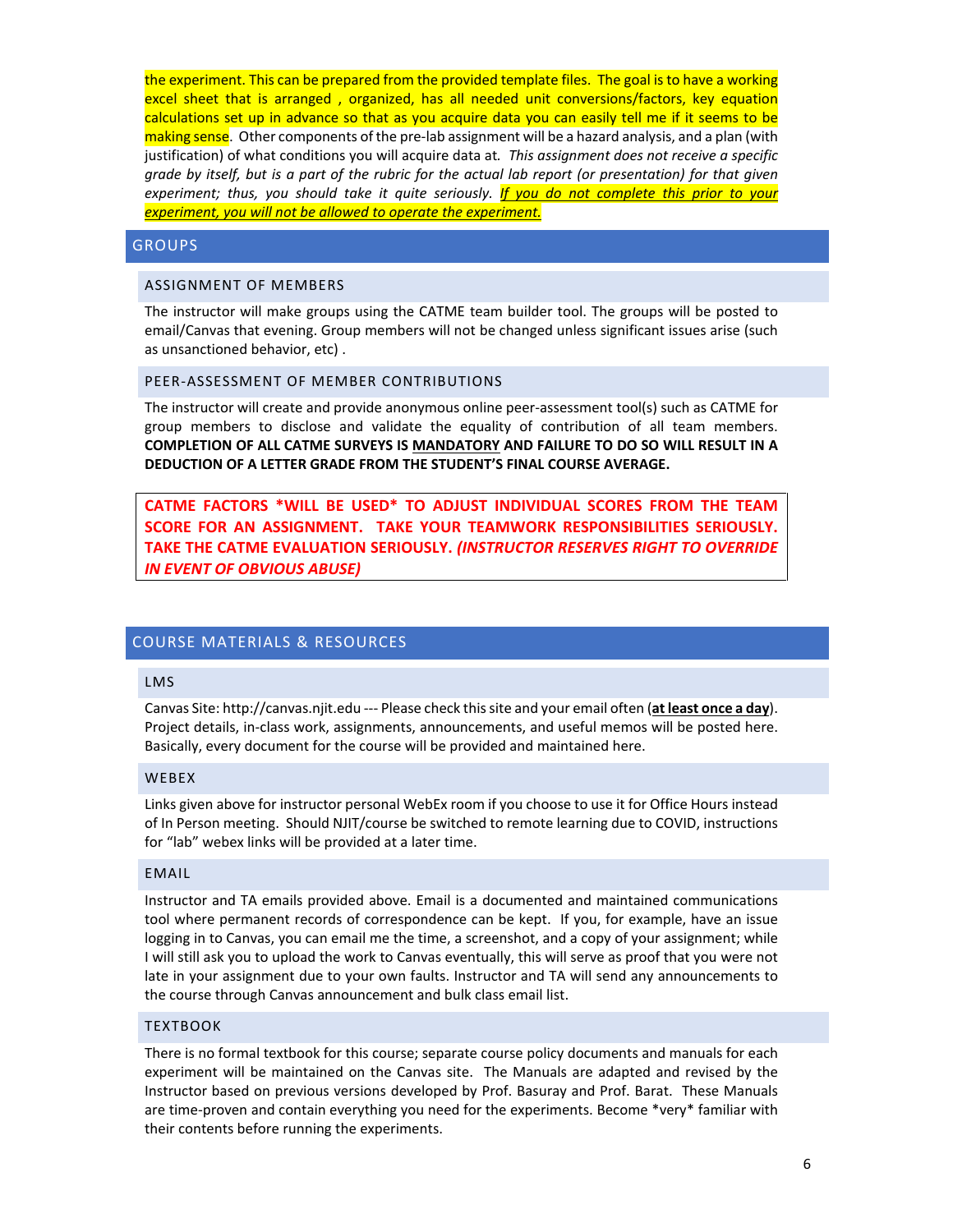#### MATH SOFTWARE

Math Solver: You must have access to and know how to use one math solver software package. Examples include Polymath , Matlab, or Mathcad. Excel alone will not get you through this course. All of the software are available for download and you have student license to use. Please reach out to Shawn Yetman if you need help.

#### SAFETY LECTURES AND MATERIALS

A mandatory lab safety session/presentation will be provided in the first or second week of the course prior to experiments beginning. You will have an assignment to complete to validate you have viewed this content. The instructor and TA(s) will make comments on this topic prior to the start of experiments in the Introductory lecture. There will be separate policy documents on the Canvas site as well. **SAFETY FIRST! BOTH COVID AND OTHERWISE!** 

# LEARNING OUTCOMES & ABET RELATED

#### GOALS

Students will be able to:

- Operate fluid flow applications (pipe flow, packed tower), and collect quality data, including pressure drops
- Operate heat exchangers (transient (if time allows), steady state), and collect quality data, including fluid stream temperatures
- Analyze data, and apply appropriate theoretical models in fluid flow and heat transfer
- Plan an experiment and take enough data to get meaningful results
- Handle their data ethically and correctly, and appreciate the dynamic between data and models
- Present their results critically, and draw useful conclusions
- Present their results using quality plots and tables that reveal key relationships
- Analyze audiences and tailor their reporting for optimal communication
- Report their data and analyses consistent with the assigned reporting structure
- Regularly and accurately assess performance of themselves and their group/team peers in a collaborative teamwork-based environment.

# OUTCOMES

*This course explicitly addresses the following ABET student outcomes: 1, 3, 5, 6 and their subcomponent outcomes*

- 1A: Apply appropriate solution method using math/science/computing principles.
- 3A: Communicate data, ideas, analysis, results in written form.
- 3B: Communicate data, ideas, analysis, results orally considering a wider audience.
- 5A: Participate in the establishment of goals and workplan of the team.
- 5B: Contributes to the development of a collaborative team environment.
- 6A: Develop and conduct appropriate experimentation.
- 6B: Analyze and interpret data, and use engineering judgment to draw conclusions.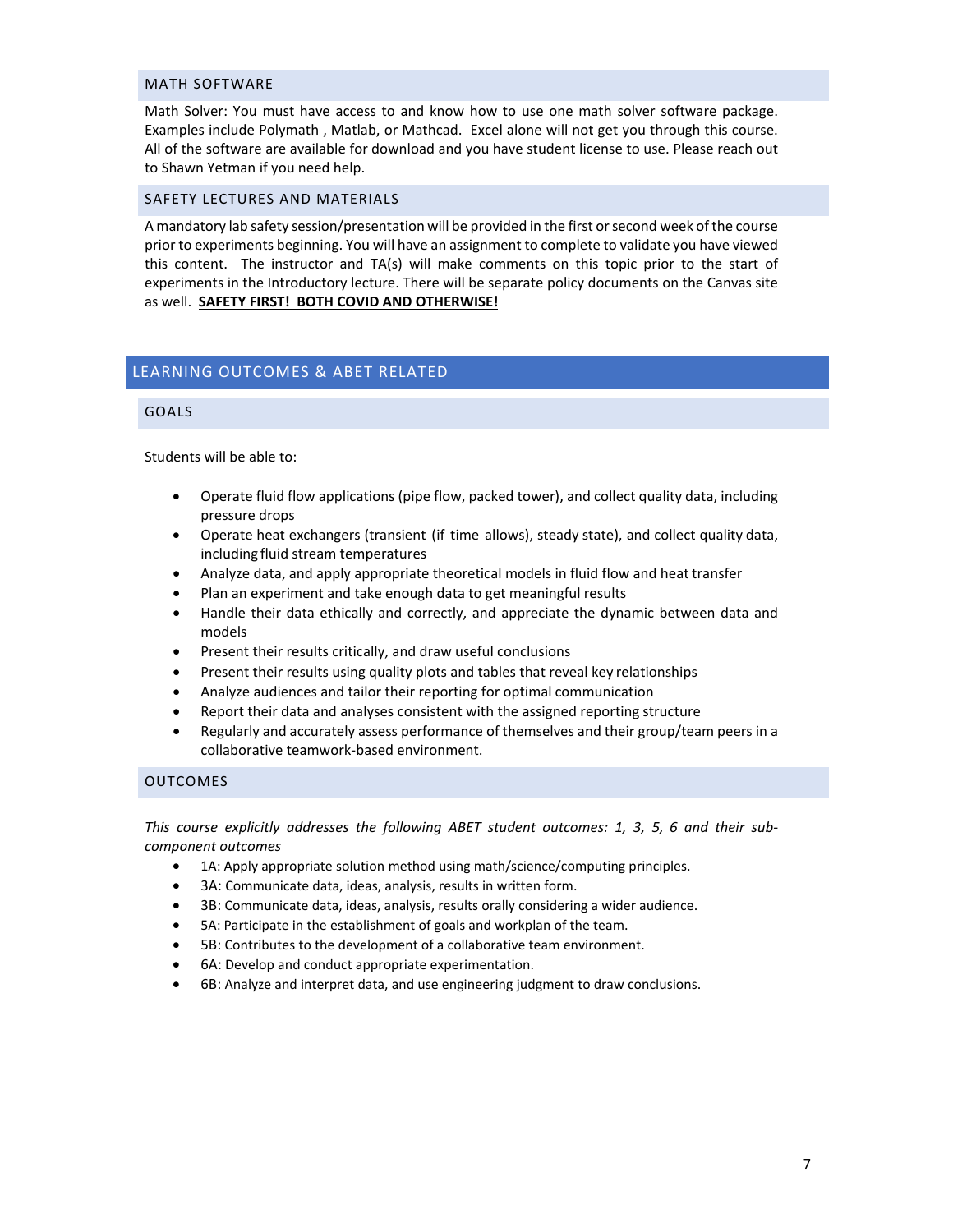# NJIT POLICIES

#### COVID

https://www.njit.edu/pandemicrecovery/frequently-asked-questions

#### ACADEMIC INTEGRITY

"Academic Integrity is the cornerstone of higher education and is central to the ideals of this course and the university. Cheating is strictly prohibited and devalues the degree that you are working on. As a member of the NJIT community, it is your responsibility to protect your educational investment by knowing and following the academic code of integrity policy that is found at: that is found at: http://www5.njit.edu/policies/sites/policies/files/academic-integrity-code.pdf

Please note that it is my professional obligation and responsibility to report any academic misconduct to the Dean of Students Office. **Any student found in violation of the code by cheating, plagiarizing or using any online software inappropriately will resultin disciplinary action. This may include a failing grade of F, and/orsuspension or dismissal from the university**. If you have any questions about the code of Academic Integrity, please contact the Dean of Students Office at dos@njit.edu"

# DISABILITY/ACCOMMODATION

"NJIT is committed to providing students with documented disabilities equal access to programs and activities. If you have, or believe that you may have, a physical, medical, psychological, or learning disability that may require accommodations, please contact Student Disability Services. Information on the selfidentification, documentation and accommodation process can be found on the webpage at: http://www.njit.edu/counseling/services/disabilities.php."

*\*COVID specific: if you have a legitimate request for accommodation to not conduct the experiments in this laboratory course physically, the request must go through the Dean of Students office (DoS).*

#### DIVERSITY AND INCLUSION

NJIT promotes an active , respectful culture and environment for learning and work that involves welcoming all peoples , affording them equal opportunities, and including them and valuing their contributions, skills, and abilities equally, as can be read here:

"The mission of Diversity and Inclusion is to initiate and support activities that promote cultural competency among students of the NJIT Community. We are committed to raising self-awareness, mutual understanding, knowledge, and respect for others. Our approach is relational in that we believe in growth-fostering relationships, therefore we commit to providing a welcoming place for all. We pledge to offer a safe space and outlet for dialogue; we commit to provide mentorship and support; as well as engage students to become advocates for issues of injustice in our multicultural world."

https://www.njit.edu/diversityprograms/about-diversity-and-inclusion

Beyond this general philosophy, the university has the following policy against discrimination :

"New Jersey Institute of Technology reaffirms its commitment to a policy of non-discrimination on the basis of race, sex, sexual orientation, age, religion, ethnic origin, handicap or veterans' status in its employment policies, educational programs and activities under university control. Assuring a climate of equal opportunity is the direct responsibility of all levels of management.